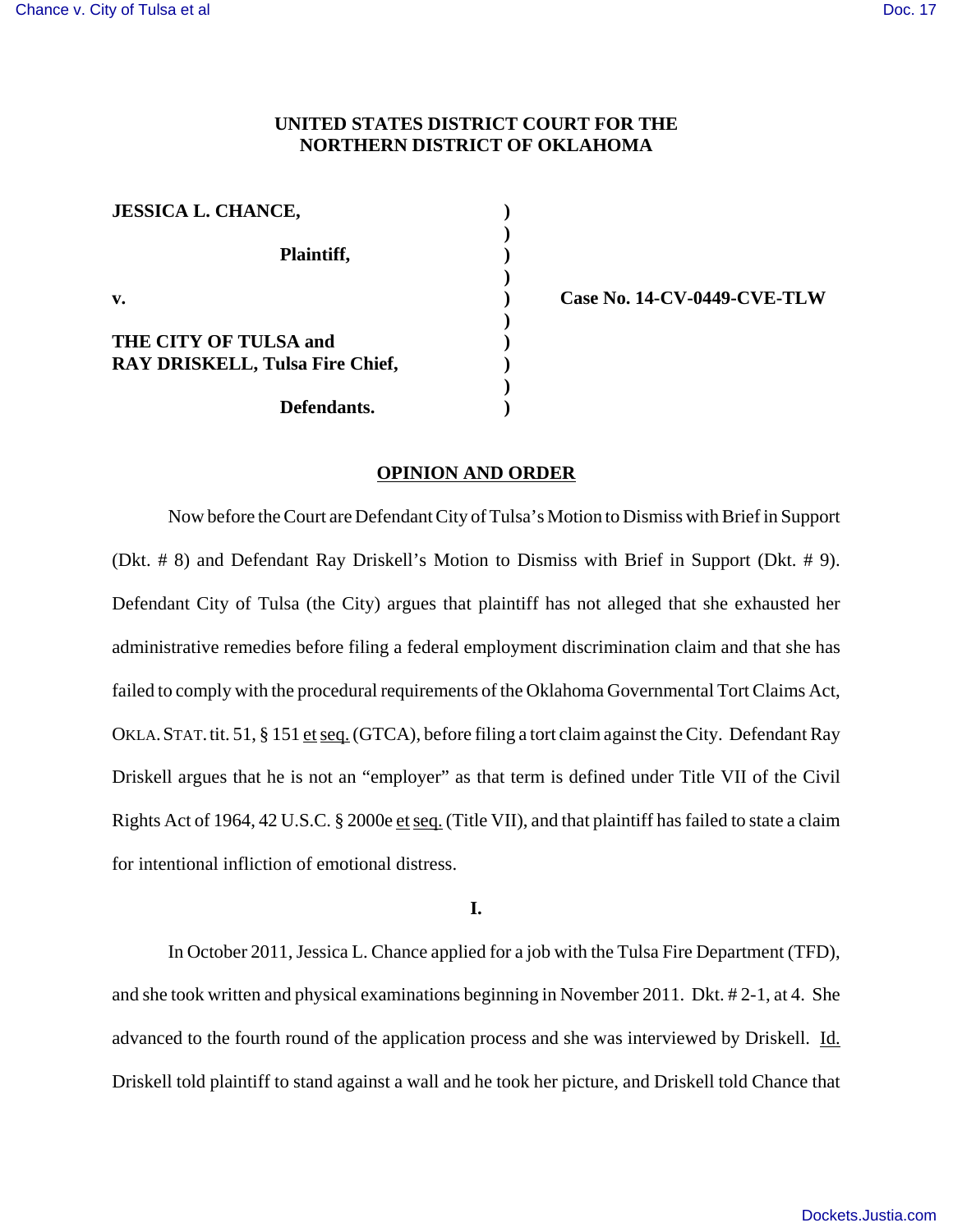he was taking pictures of all of the applicants. Id. Chance claims that Driskell did not take pictures of any of the male applicants, and she claims that she was the only person who was photographed. Id. In August 2012, Chance was informed that she was not going to be hired by TFD. Id. She claims that Driskell had obtained nude photographs of Chance from a Tulsa Police Department (TPD) officer, and Driskell allegedly compared the nude photographs to the photograph he took of Chance. Id. The photographs were taken "within the confines of a previous relationship [plaintiff] had with the [TPD] Officer," and there are no allegations that Driskell asked the police officer to take the pictures. Id. Chance claims that she was more qualified than the male applicants who were hired by TFD, and she believes that she was subjected to an improper criteria for employment.

On July 7, 2014, Chance filed this case in Tulsa County District Court alleging a gender discrimination claim under Title VII (first claim for relief) and a claim of intentional infliction of emotional distress under Oklahoma law (second claim for relief). Defendants removed the case to this Court on the basis of federal question jurisdiction.

### **II.**

The City asserts that the Court lacks jurisdiction over plaintiff's Title VII claim because plaintiff has not alleged that she filed a charge of discrimination with the Equal Employment Opportunity Commission (EEOC), and it argues that plaintiff's Title VII claim should be dismissed under Fed. R. Civ. P. 12(b)(1). Federal courts are courts of limited jurisdiction and, as the party seeking to invoke federal jurisdiction, plaintiff bears the burden of proving that jurisdiction is proper. See Southway v. Cent. Bank of Nigeria, 328 F.3d 1267, 1274 (10th Cir. 2003). A court lacking jurisdiction "cannot render judgment but must dismiss the cause at any stage of the proceedings in which it becomes apparent that jurisdiction is lacking." Basso v. Utah Power  $&$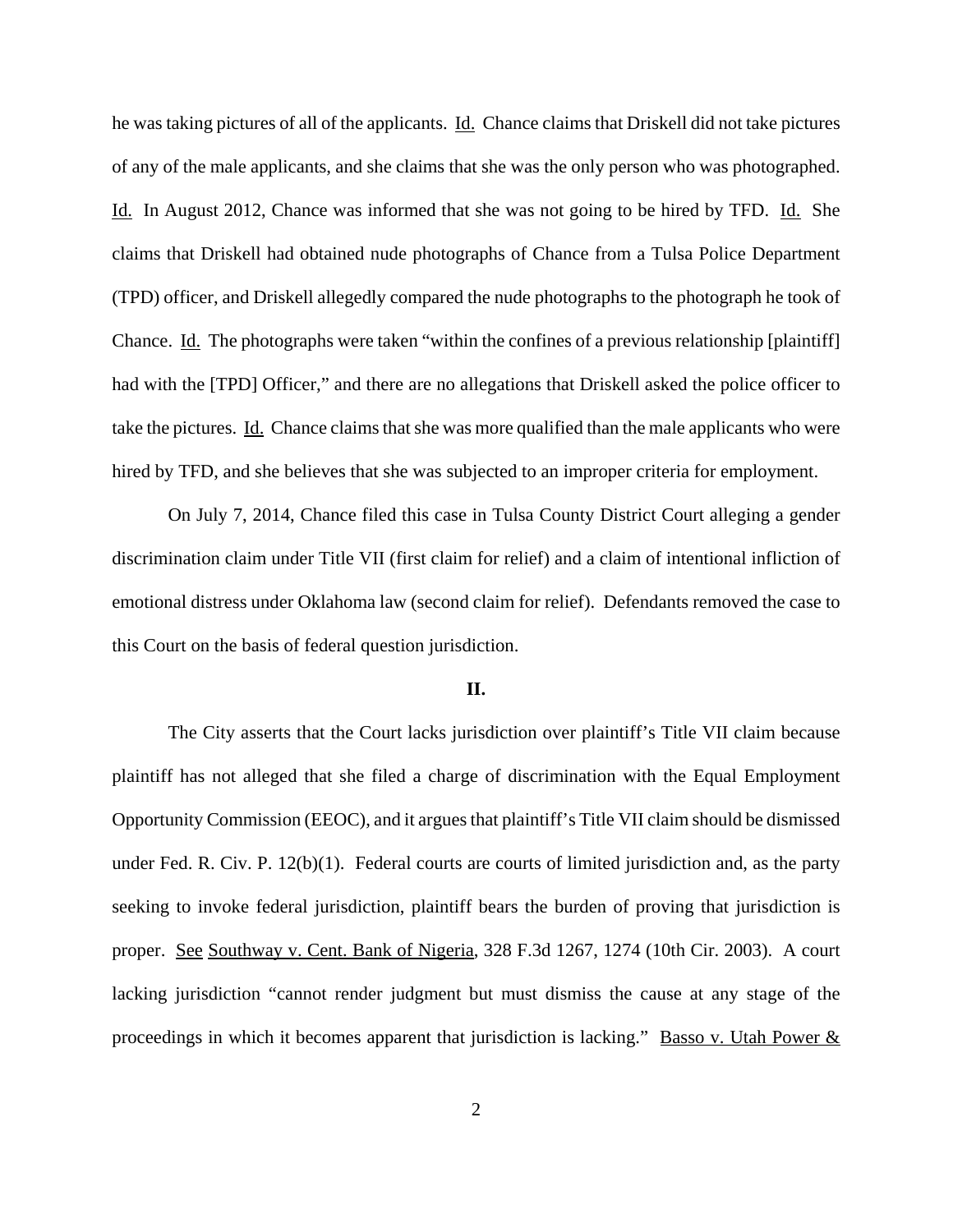Light Co., 495 F.2d 906, 909 (10th Cir. 1974). Motions to dismiss under Rule 12(b)(1) "generally take one of two forms. The moving party may (1) facially attack the complaint's allegations as to the existence of subject matter jurisdiction, or (2) go beyond allegations contained in the complaint by presenting evidence to challenge the factual basis upon which subject matter jurisdiction rests." Merrill Lynch Bus. Fin. Servs, Inc. v. Nudell, 363 F.3d 1072, 1074 (10th Cir. 2004) (internal citation and quotations omitted). Here, the City has facially attacked the sufficiency of the complaint's allegations as to the existence of subject matter jurisdiction over plaintiff's Title VII claim. In analyzing such a motion to dismiss, the Court must presume all of the allegations contained in the complaint to be true. Ruiz v. McDonnell, 299 F.3d 1173, 1180 (10th Cir. 2002); Holt v. United States, 46 F.3d 1000, 1002-03 (10th Cir. 1995). This is the same standard of review applied to motions arising under Fed. R. Civ. P. 12(b)(6). See Alvarado v. KOB-TV, L.L.C., 493 F.3d 1210, 1215 (10th Cir. 2007).

Both defendants assert that plaintiff has failed to state a claim upon which relief can be granted, and they ask the Court to dismiss plaintiff's intentional infliction of emotional distress claim under Rule 12(b)(6). In considering a motion to dismiss under Rule 12(b)(6), a court must determine whether the claimant has stated a claim upon which relief may be granted. A motion to dismiss is properly granted when a complaint provides no "more than labels and conclusions, and a formulaic recitation of the elements of a cause of action." Bell Atlantic Corp. v. Twombly, 550 U.S. 544, 555 (2007). A complaint must contain enough "facts to state a claim to relief that is plausible on its face"and the factual allegations "must be enough to raise a right to relief above the speculative level." Id. (citations omitted). "Once a claim has been stated adequately, it may be supported by showing any set of facts consistent with the allegations in the complaint." Id. at 562.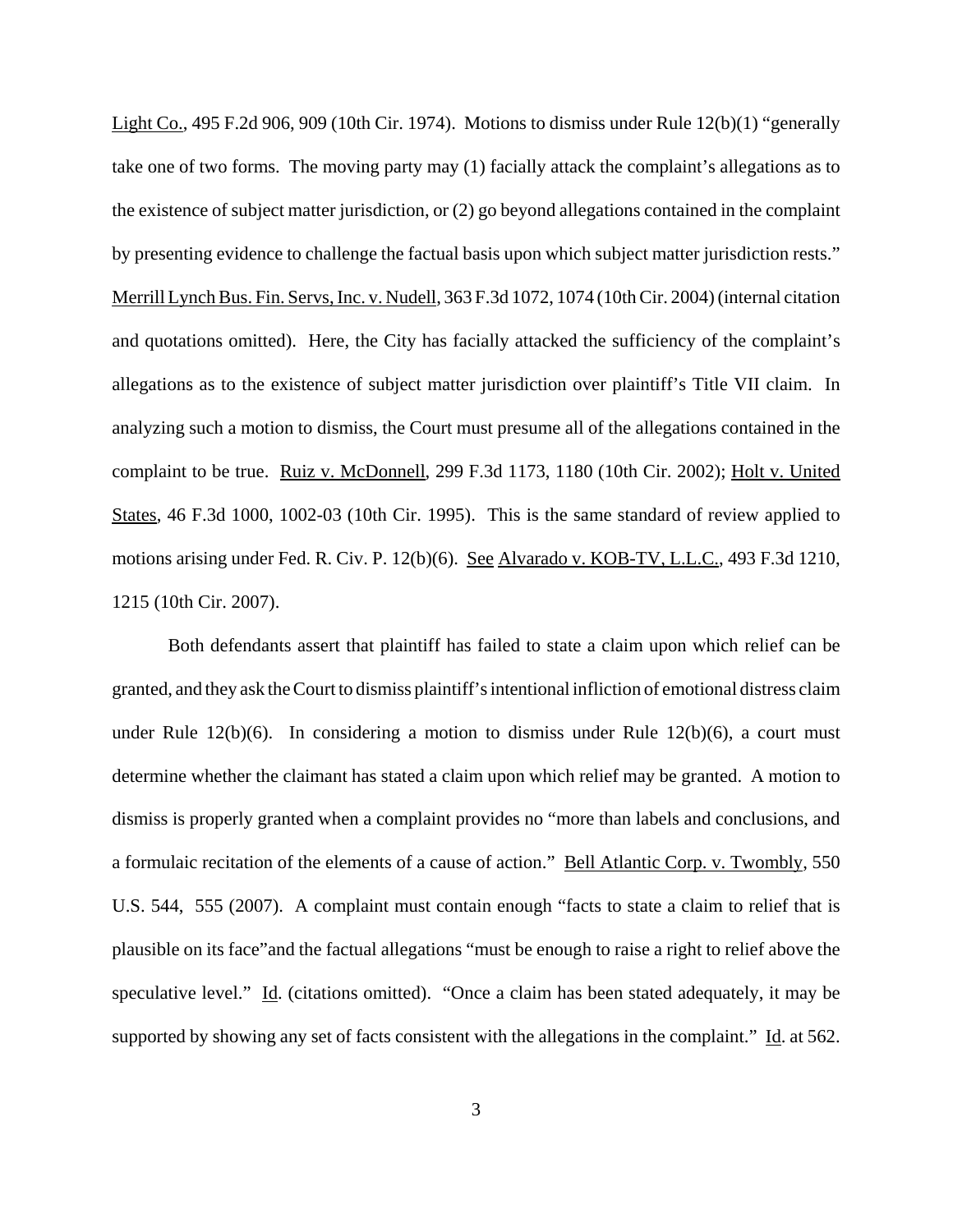Although decided within an antitrust context, Twombly "expounded the pleading standard for all civil actions." Ashcroft v. Iqbal, 129 S. Ct. 1937, 1953 (2009). For the purpose of making the dismissal determination, a court must accept all the well-pleaded allegations of the complaint as true, even if doubtful in fact, and must construe the allegations in the light most favorable to claimant. Twombly, 550 U.S. at 555; Alvarado., 493 F.3d at 1215; Moffett v. Halliburton Energy Servs., Inc., 291 F.3d 1227, 1231 (10th Cir. 2002). However, a court need not accept as true those allegations that are conclusory in nature. Erikson v. Pawnee County Bd. Of County Comm'rs, 263 F.3d 1151, 1154-55 (10th Cir. 2001). "[C]onclusory allegations without supporting factual averments are insufficient to state a claim upon which relief can be based." Hall v. Bellmon, 935 F.2d 1106, 1109- 10 (10th Cir. 1991).

## **III.**

The City argues that plaintiff has not alleged compliance with the jurisdiction requirements of Title VII and she did not comply with the notice provisions of the GTCA, and the City asks the Court to dismiss plaintiff's claims for lack of jurisdiction. If the Court finds that plaintiff's Title VII claim should not be dismissed, the City also asks the Court to dismiss plaintiff's demands for back pay, front pay, and punitive damages. Driskell argues that he cannot be held liable under Title VII because he is not an "employer," and he argues that plaintiff has failed to allege sufficient facts to state a claim of intentional infliction of emotional distress. Plaintiff agrees to dismiss her Title VII claim against Driskell and her intentional infliction of emotional distress claim against the City. Dkt. # 12, at 1 n.1; Dkt. # 13, at 1 n.1 However, she responds that she has exhausted her administrative remedies under Title VII and that she has adequately alleged an intentional infliction of emotional distress claim against Driskell.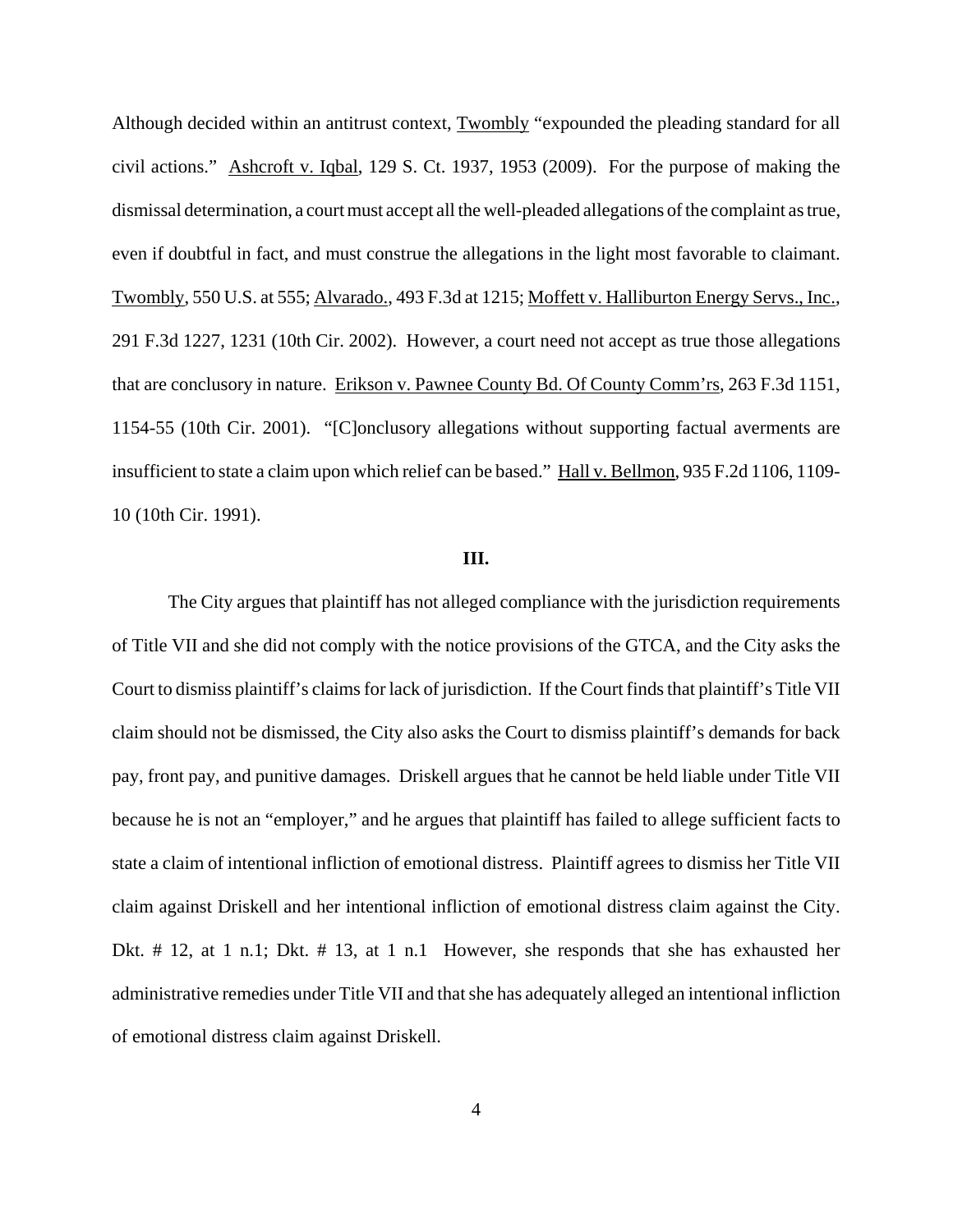**A.**

The City asks the Court to dismiss plaintiff's Title VII claim because she has failed to allege that that she exhausted her administrative remedies before filing suit. Plaintiff responds that she did file a charge of discrimination with the EEOC and the City participated in mediation during the administrative process, and she did exhaust her administrative remedies before filing suit even if this is not expressly alleged in plaintiff's petition. Plaintiff has attached to her a response a copy of her charge of discrimination and a right to sue letter issued by the EEOC. Dkt. # 13-1; Dkt. # 13-2. However, it is plaintiff's burden to allege sufficient facts in her petition to establish that the Court has subject matter jurisdiction over her claims, and a Title VII claim must be dismissed if a plaintiff fails to allege compliance with the jurisdictional requirements of Title VII. Williams v. California, 764 F.3d 1002, 1027 (9th Cir. 2014); Kinney v. Blue Dot Servs. of Kansas, 505 F. App'x 812 (10th Cir. Dec. 18, 2012);<sup>1</sup> Burnett v. City of Jacksonville, Florida, 376 F. App'x 905, \*1 (11th Cir. Apr. 27, 2010). Even though plaintiff now claims that she did exhaust her administrative remedies, her petition contains no allegations concerning her compliance with the administrative requirements of Title VII. Plaintiff has not alleged that she exhausted her administrative remedies and her Title VII claim should be dismissed, but the Court will grant plaintiff leave to file an amended complaint realleging her Title VII claim.

The City also asks the Court to dismiss plaintiff's demands for back pay, front pay, and punitive damages, because the City asserts that plaintiff has not alleged sufficient facts to warrant

Unpublished decisions are not precedential, but may be cited for their persuasive value. See Fed. R. App. 32.1: 10th Cir. R. 32.1.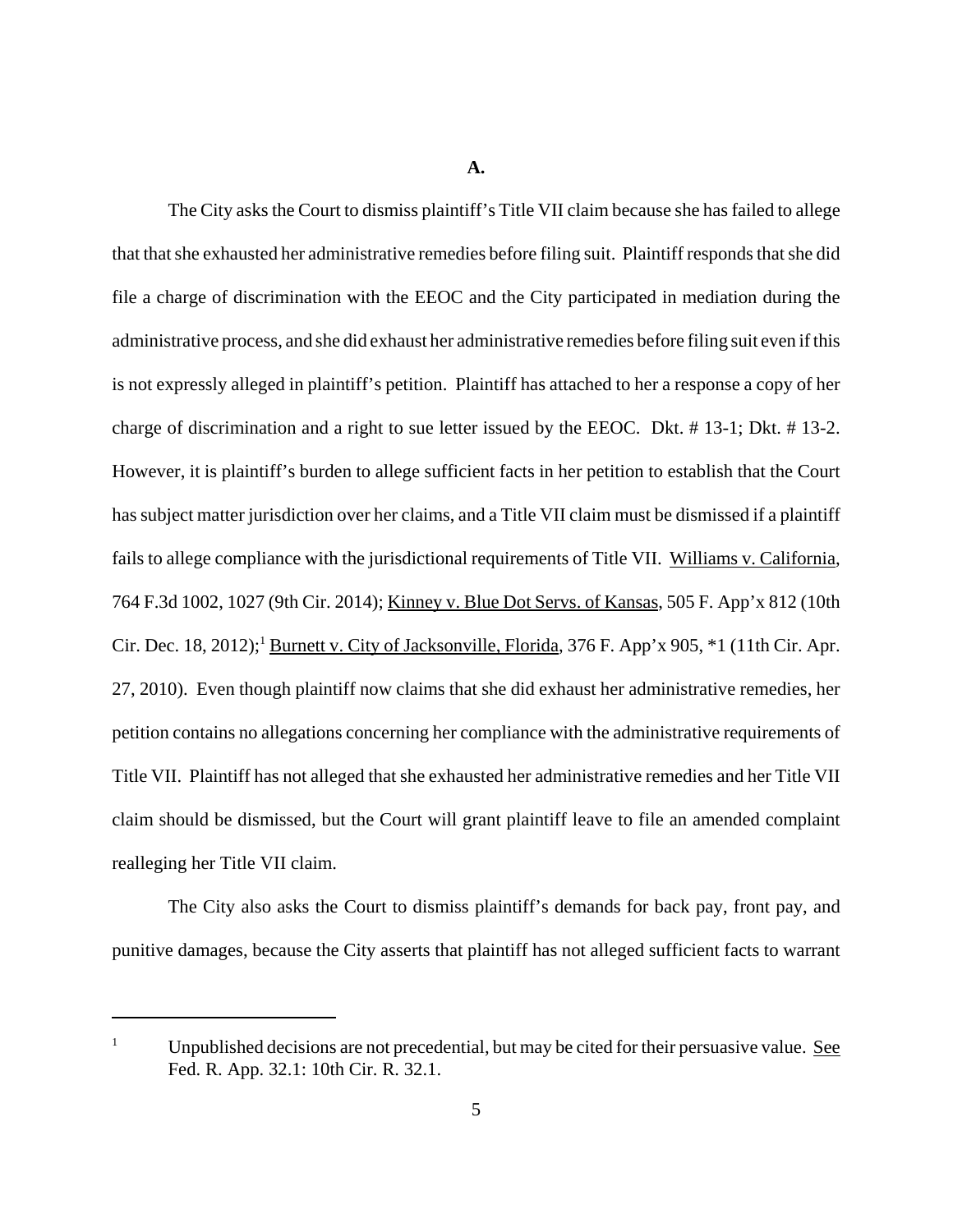the award of equitable relief or punitive damages. In particular, the City argues that admission to the Fire Academy does not guarantee employment, and plaintiff has not alleged that she sought out other employment in an attempt to mitigate her damages. Dkt. # 8, at 11. Plaintiff responds that the parties have not had an opportunity to conduct discovery and it would be premature to limit the relief available to plaintiff at this stage of the case. The Court has reviewed plaintiff's petition and agrees with plaintiff that it would be premature to rule on the availability of certain types of relief. The City's arguments are heavily dependent on the resolution of factual issues that are disputed by the parties, and the parties should be permitted to conduct discovery before the Court rules on plaintiff's right to recover back pay, front pay, or punitive damages.

## **B.**

Driskell argues that plaintiff has not adequately alleged a claim of intentional infliction of emotional distress, and Driskell asks the Court to dismiss plaintiff's intentional infliction of emotional distress claim. Plaintiff responds that she has alleged sufficient facts to state a claim of intentional infliction of emotional distress but, if the Court finds that the claim should be dismissed, she requests leave to file an amended complaint reasserting this claim with additional factual allegations.

Oklahoma courts have recognized a cause of action for intentional infliction of emotional distress, also known as the tort of outrage. See Gaylord Entertainment Co. v. Thompson, 958 P.2d 128, 149 (Okla. 1998). The action is governed by the narrow standards laid out in the Restatement Second of Torts, § 46. Id. In Breeden v. League Services Corp., 575 P.2d 1374 (Okla. 1978), the Oklahoma Supreme Court explained:

Liability has been found only where the conduct has been so outrageous in character, and so extreme in degree, as to go beyond all possible bounds of decency, and to be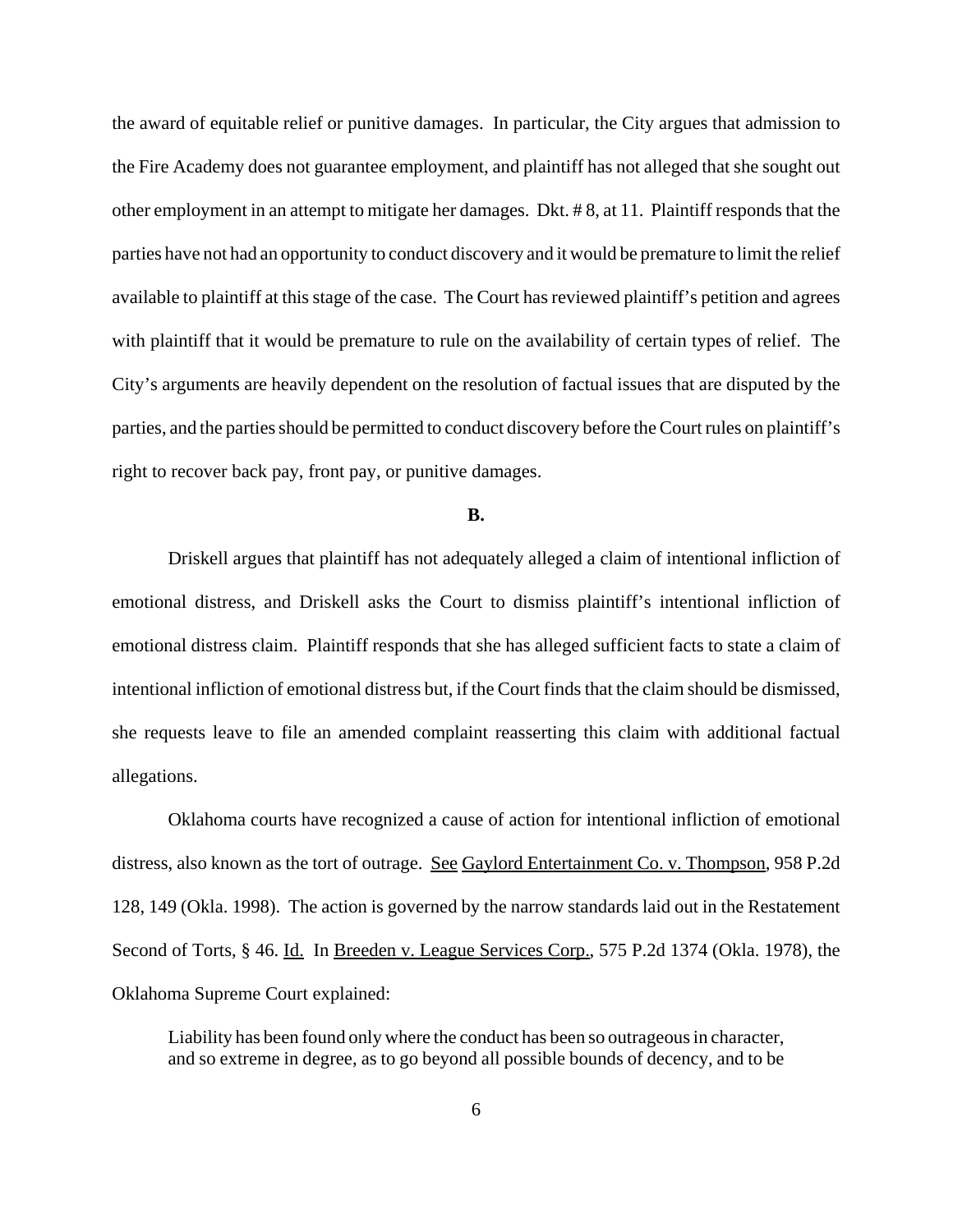regarded as atrocious and utterly intolerable in a civilized community. Generally, the case is one in which the recitation of the facts to an average member of the community would arouse his resentment against the actor, and lead him to exclaim, 'Outrageous!' The liability clearly does not extend to mere insults, indignities, threats, annoyances, petty oppressions, or other trivialities.

Id. at 1376. To state a claim, a plaintiff must allege that "(1) the defendant acted intentionally or recklessly; (2) the defendant's conduct was extreme and outrageous; (3) the defendant's conduct caused the plaintiff emotional distress; and (4) the resulting emotional distress was severe." Schovanec v. Archdiocese of Oklahoma City, 188 P.3d 158, 175 (Okla. 2008) (quoting Computer Publications, Inc. v. Welton, 49 P.3d 732, 735 (Okla. 2002)). Under Oklahoma law, the trial court must assume a "gatekeeper role" and make an initial determination that the defendant's conduct "may be reasonably regarded as sufficiently extreme and outrageous to meet the Restatement § 46 standards." Trentadue v. United States, 397 F.3d 840, 856 n.7 (10th Cir. 2005) (applying Oklahoma law). If reasonable persons could reach differing conclusions in the assessment of the disputed facts, the Court should submit the claim to the jury to determine whether the defendant's conduct could result in liability. Id. The Court is to make a similar threshold determination with regard to the fourth prong, the presence of severe emotional distress. Id.

In cases arising out of the workplace, Oklahoma appellate courts have found that a defendant engaged in extreme and outrageous conduct only when that defendant intentionally and persistently engaged in a course of conduct that harmed the plaintiff. See Computer Publications, 49 P.3d at 736 (claim should have been submitted to a jury when plaintiff presented evidence that harassment lasted more than two years and caused plaintiff to quit her job, move, and repeatedly change phone numbers); Miner v. Mid-America Door Co., 68 P.3d 212 (Okla. Civ. App. 2002) (employer's alleged failure to reassign the plaintiff after learning of workplace harassment, even if unreasonable, was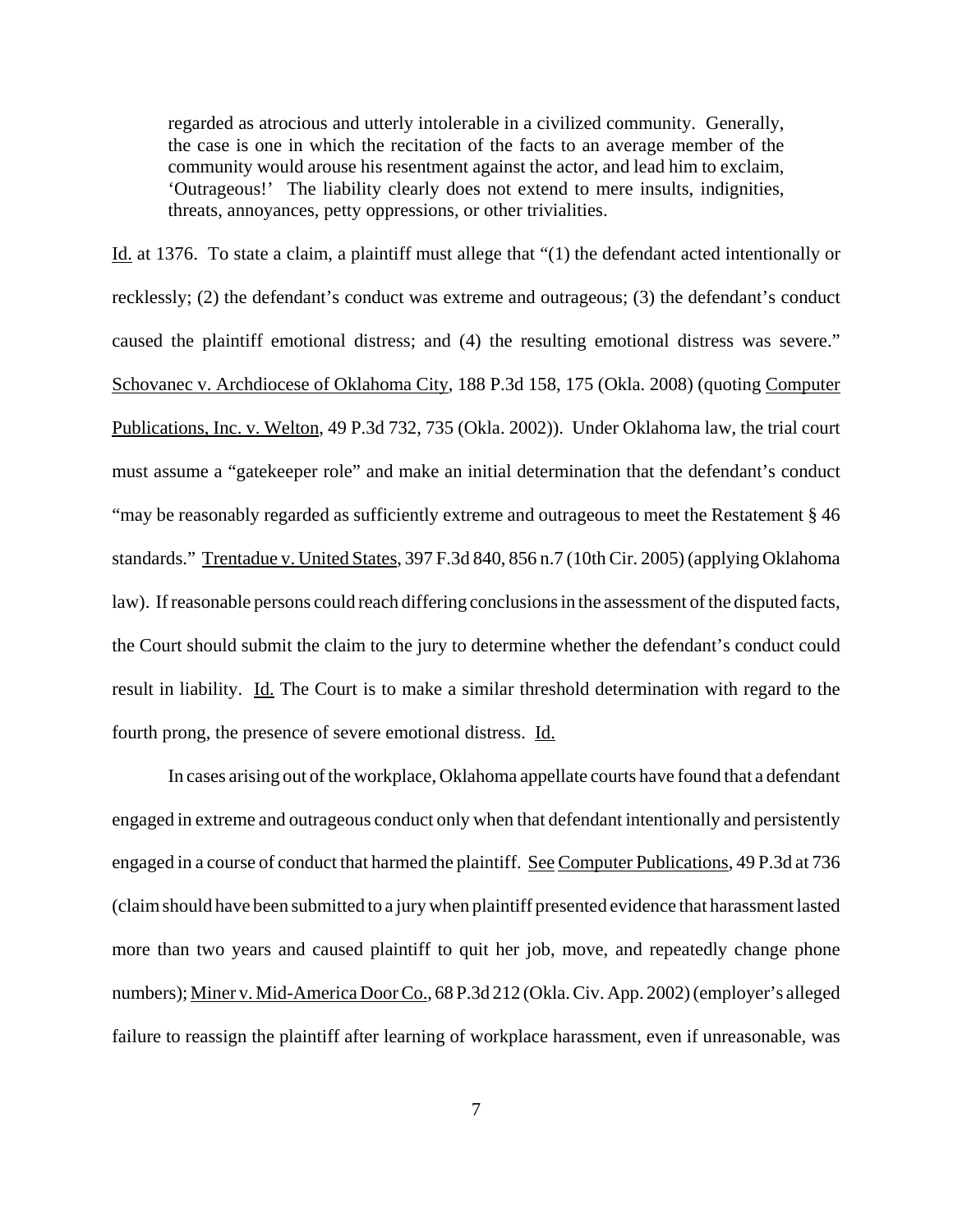not extreme and outrageous); Gabler v. Holder & Smith, Inc., 11 P.3d 1269 (Okla. Civ. App. 2000) (noting that workplace harassment rarely rises to the level of extreme and outrageous conduct); Mirzaie v. Smith Cogeneration, Inc., 962 P.2d 678 (Okla. Civ. App. 1998) (employer's conduct was not extreme and outrageous when, inter alia, the plaintiff's manager made derogatory sexual remarks about the plaintiff, woke plaintiff up in the middle of the night to do unnecessary work, and terminated him two hours before his wedding); Zahorsky v. Community Nat'l Bank of Alva, 883 P.2d 198 (Okla. Civ. App. 1994) (employer not liable for intentional infliction of emotional distress when an employee forced the plaintiff to have sex with him and employer failed to fire the employee, even though the employer allegedly knew about the conduct).

Plaintiff alleges that she applied for a position with TFD in October 2011, and she states that she passed several written and physical examinations. Dkt. # 2-1, at 4. She claims that she advanced to the fourth round of the examination process, and Driskell told plaintiff to pose for a picture. Id. She claims that male applicants were not subject to this requirement. Id. Plaintiff alleges that the photograph taken by Driskell was compared to nude photographs of plaintiff taken by a TPD officer. Id. Plaintiff was not hired by TFD and she believes that she was more qualified than male applicants who were hired by TFD. There are no allegations that TFD had any role in having the nude photographs taken or that TFD actively sought out the nude photographs of plaintiff. Instead, she claims that the photographs were taken by a TPD officer while she was having a romantic relationship with the TPD officer. Id. Plaintiff has alleged that she was denied employment based on an improper hiring requirement, but there was no pattern of abusive or discriminatory conduct by TFD that was intended to cause plaintiff emotional harm. Although the alleged conduct would have been improper, the conduct was not so extreme and outrageous that it